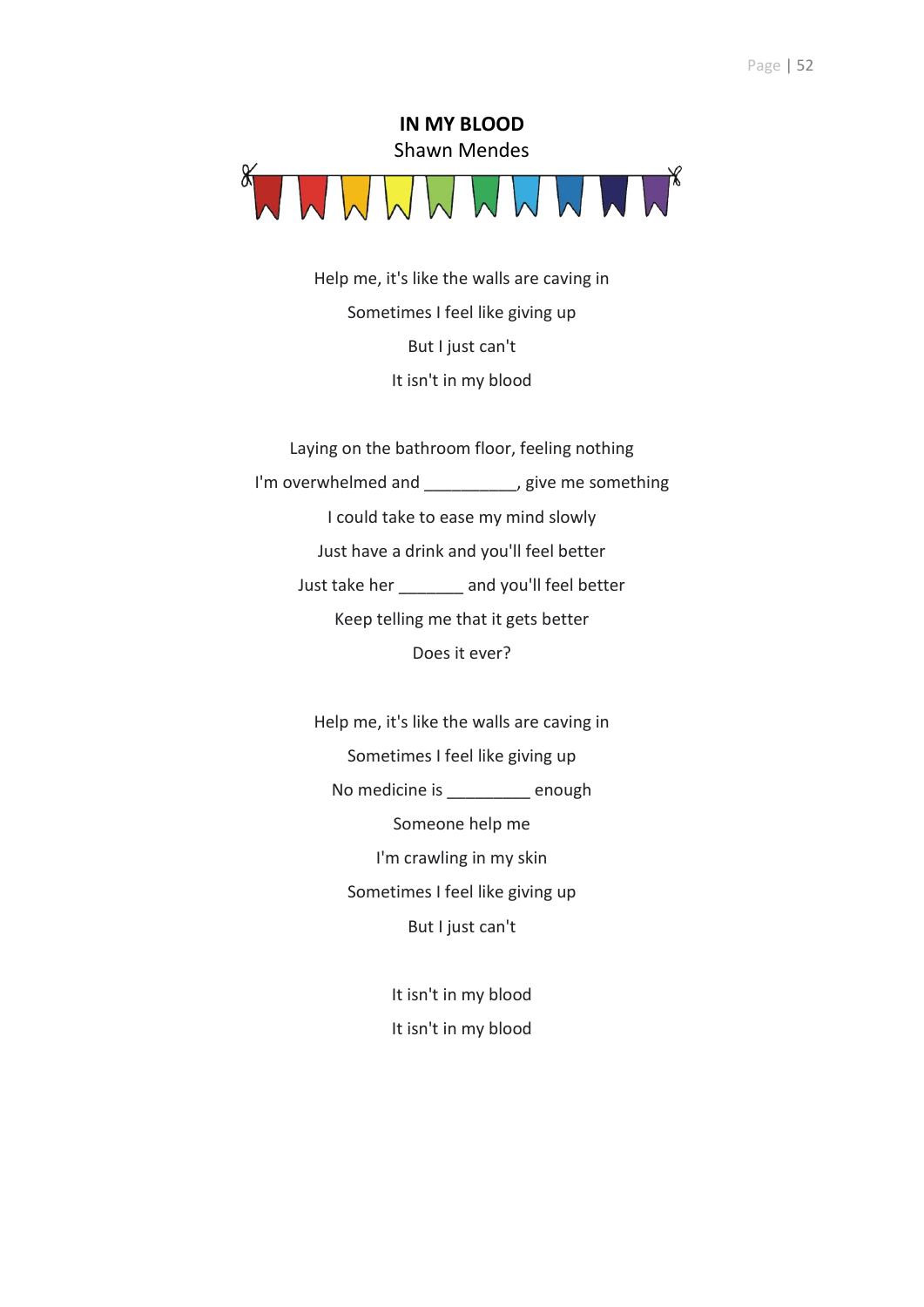I'm looking through my \_\_\_\_\_\_\_\_ again, feeling anxious

Afraid to be alone again, I hate this

I'm trying to find a way to chill, can't \_\_\_\_\_\_\_\_\_\_, oh

Is there somebody who could help me?

It's like the walls are caving in

Sometimes I feel like giving up

No medicine is \_\_\_\_\_\_\_\_\_\_ enough

Someone help me

I'm crawling in my skin

Sometimes I feel like giving up

But I just can't

It isn't in my blood It isn't in my blood

I need somebody now

I need somebody now

Someone to \_\_\_\_\_\_\_ \_\_\_\_\_ \_\_\_\_\_\_

I need somebody now

Help me, it's like the walls are caving in Sometimes I feel like giving up But I just can't

> It isn't in my blood It isn't in my blood, oh, oh It isn't in my blood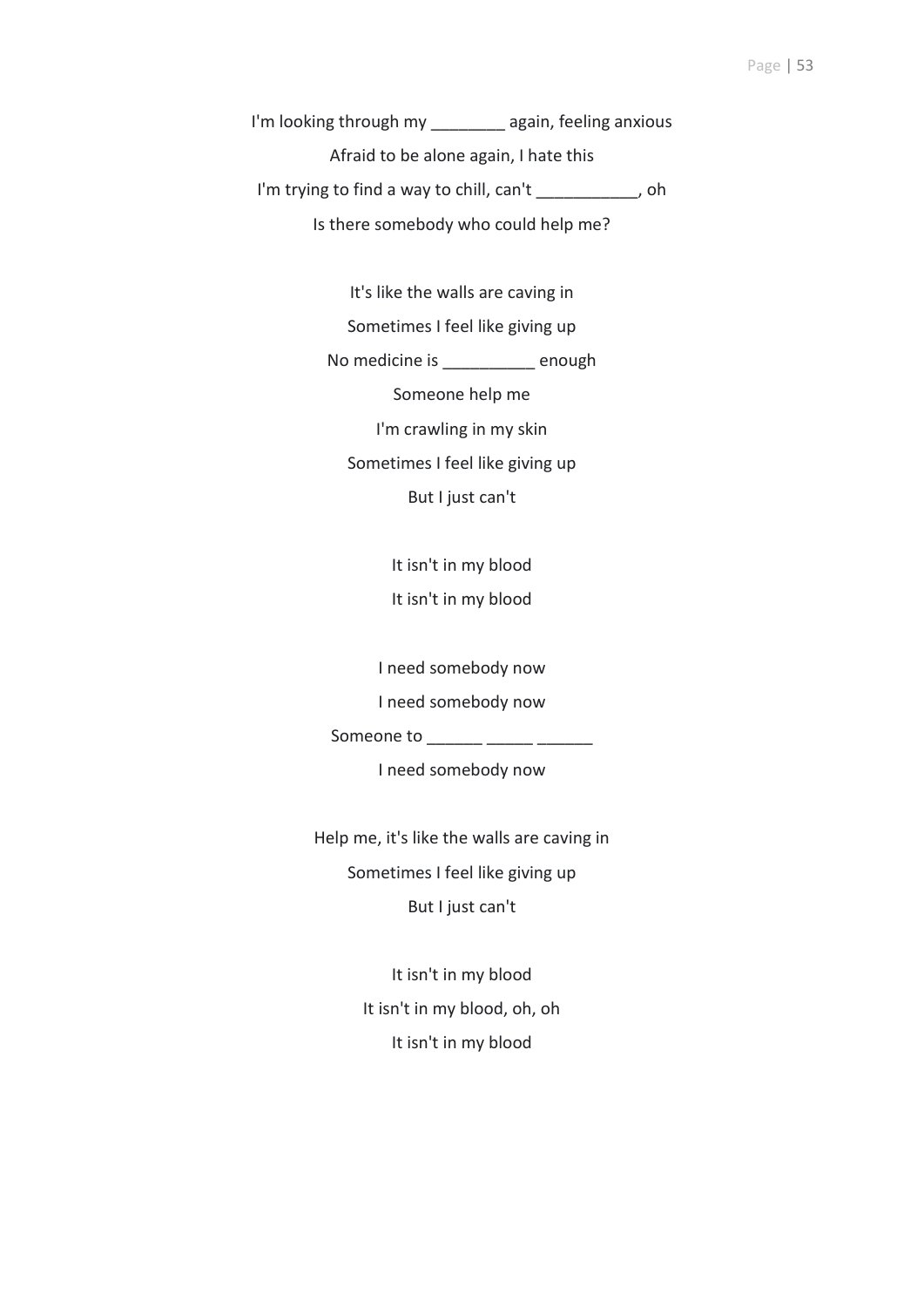I need somebody now It isn't in my blood I need somebody now It isn't in my blood

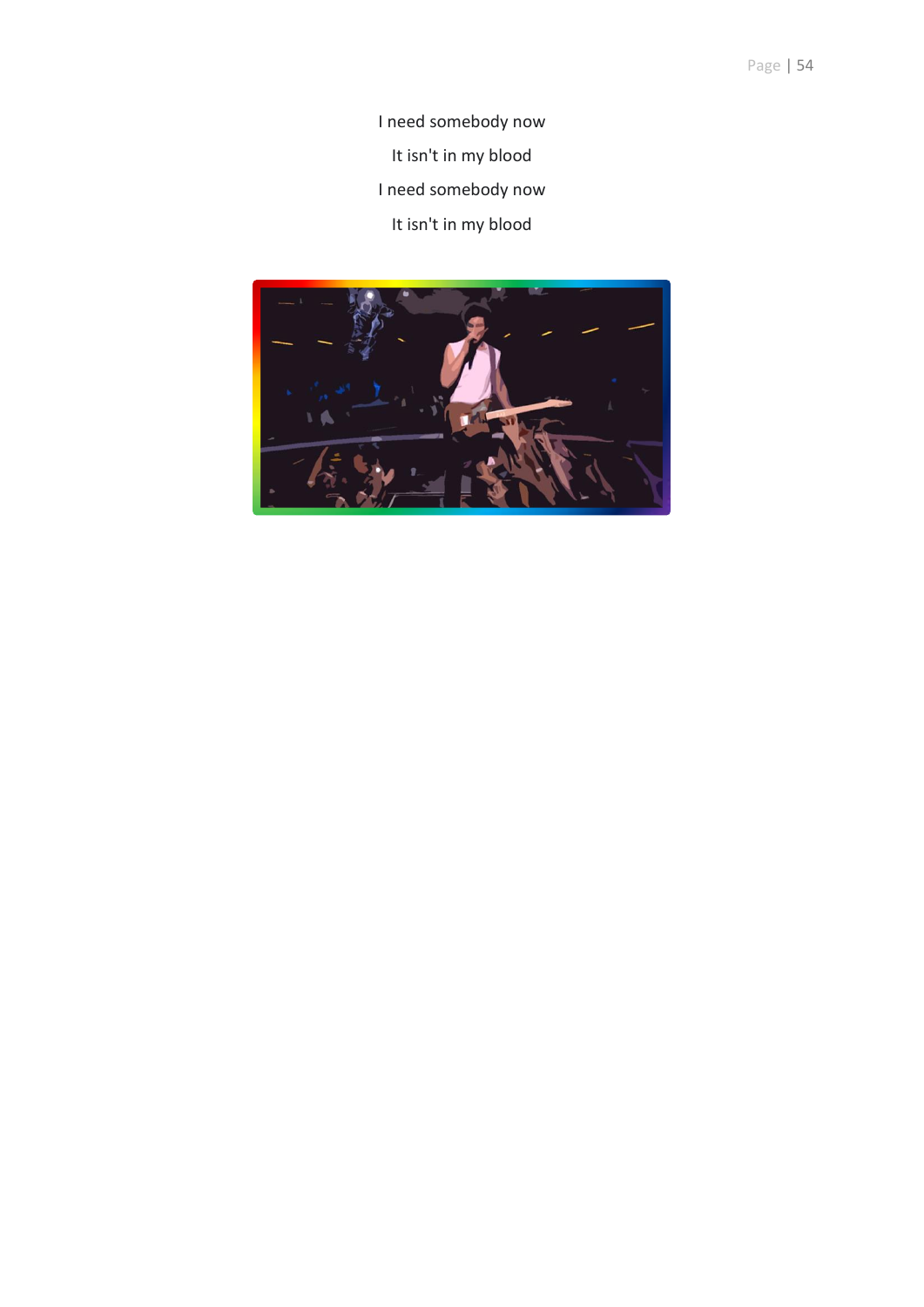**LISTENING**

## **First listening**

Listen to the song and start drawing whatever comes to your mind and afterward add a title to your picture.



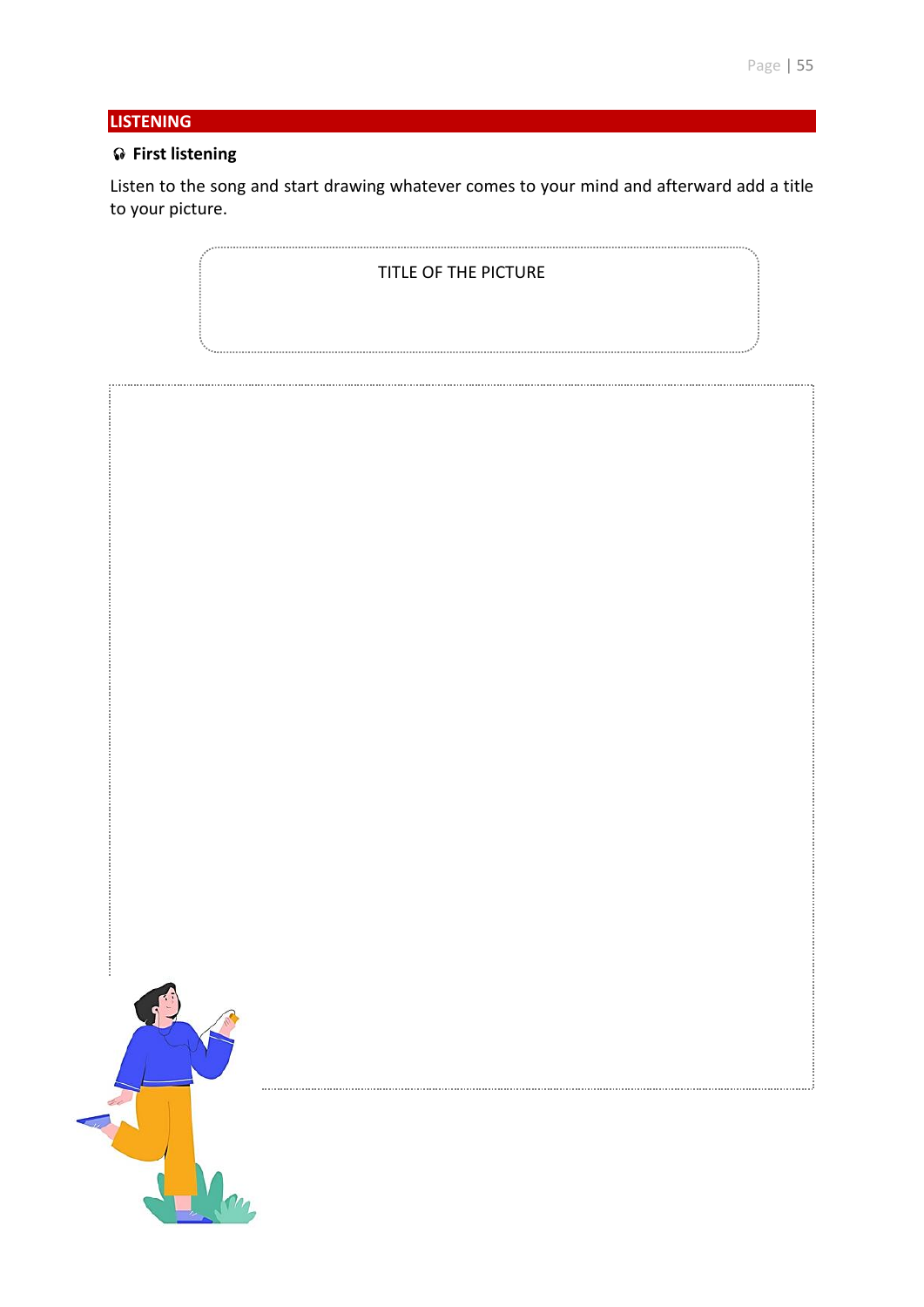## ♦ Second listening

Write everything you can understand:



## **W** Third listening

Complete the gaps. Once you have finished, check the lyrics with your teacher. How does the singer feel?

## **DESCRIBE A PICTURE**

What can you see in the pictures?



What is Jake doing to chill? What are his favourite activities to relax?



Would you like to be famous? How would you feel in front of so many fans?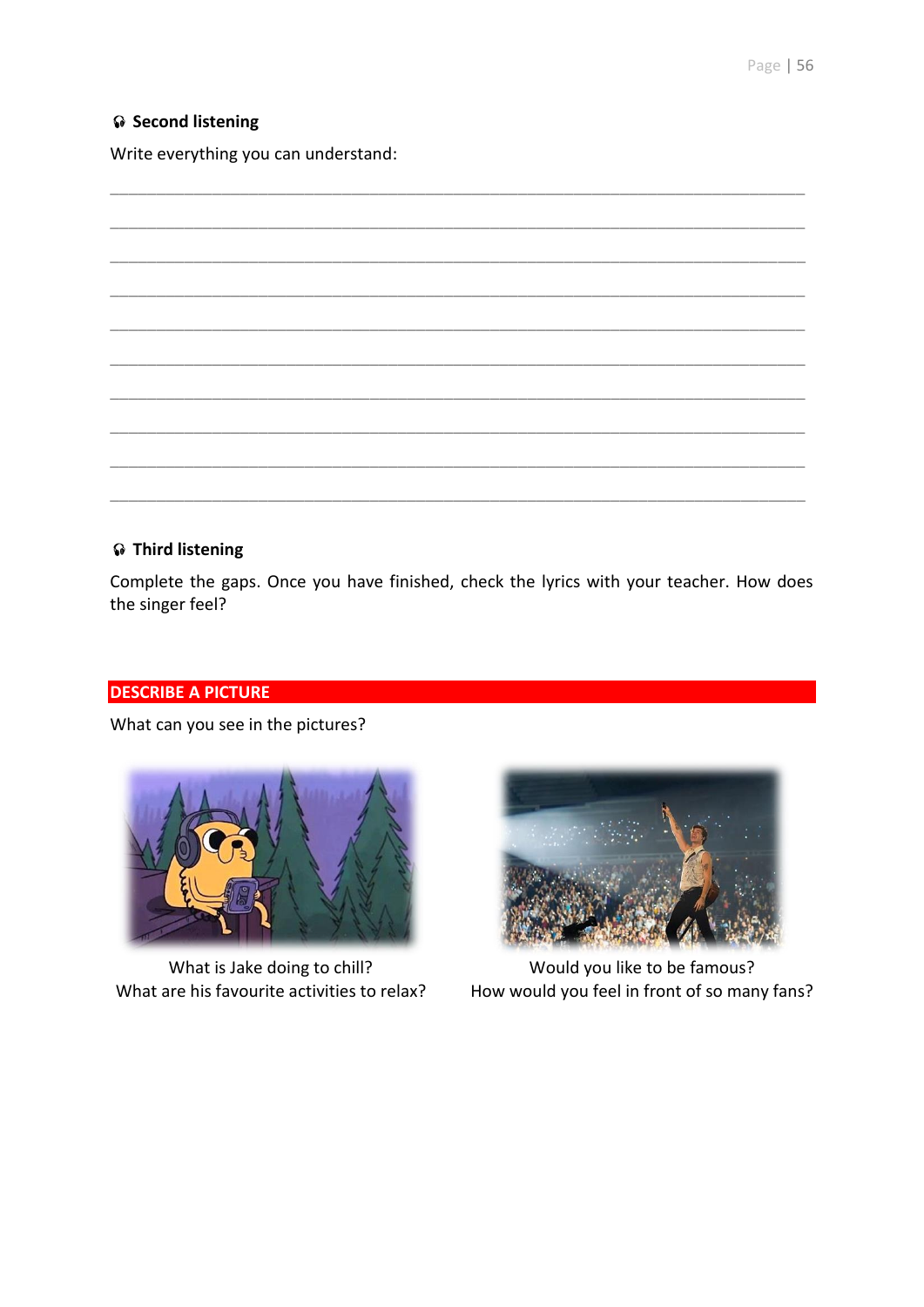# **VISUAL VOCABULARY**

# Draw the following expressions.

Give up

# Feel anxious vs. chill

Crawl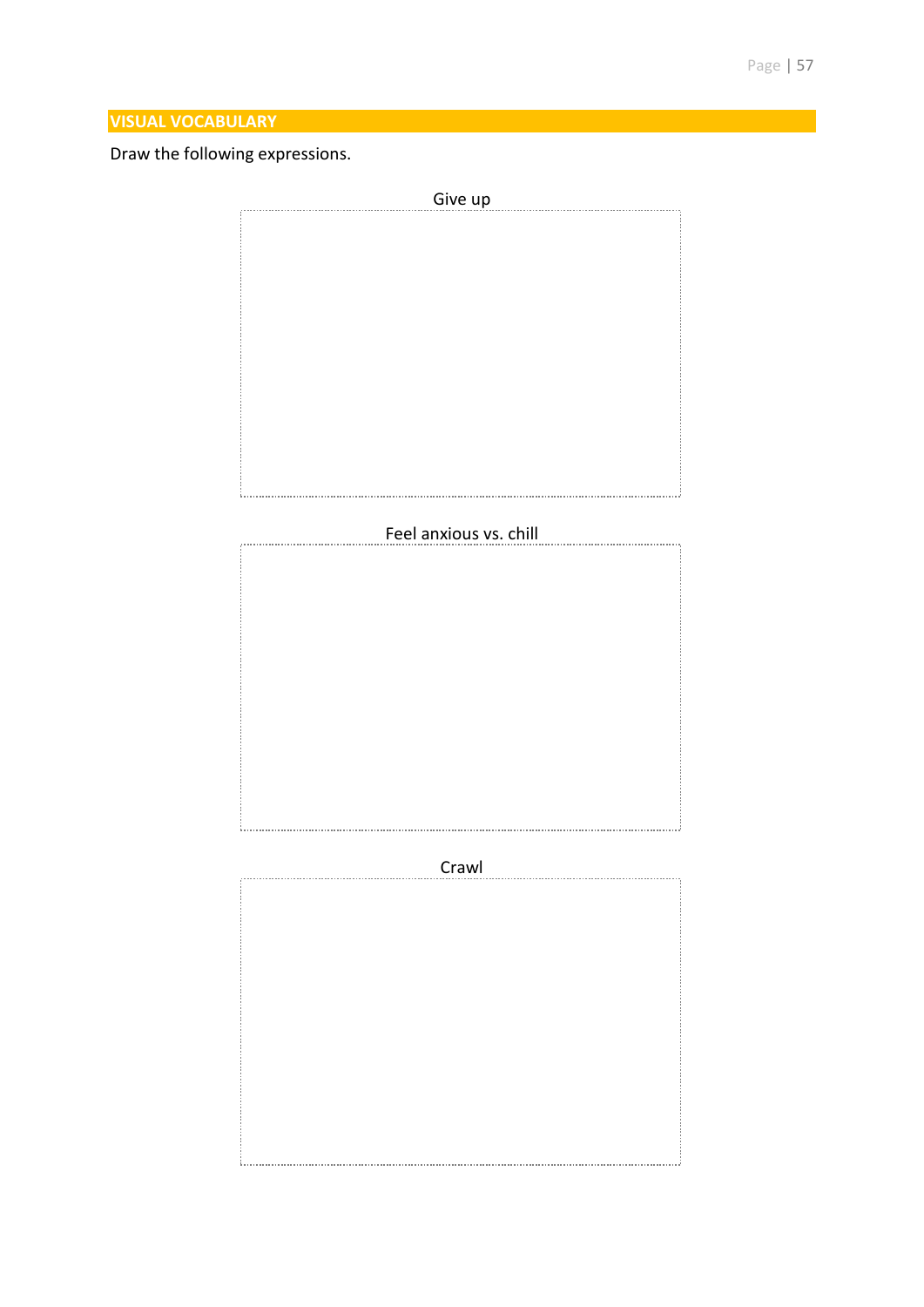Discuss these questions with your classmates or teacher:

- o Do you ever feel nervous/anxious? When and why?
- o What helps you relax/chill?
- o Do you ever ask for help if you don't feel well?
- o Remember a moment in which you felt really calm and describe it.

#### **GRAMMAR**

#### **Feel like doing something**

Tell your classmates and teacher what you feel like doing right now and what you don't feel like doing and give reasons why.

E.g. *I feel like eating pasta because I'm hungry.*

*I don't feel like doing so much homework.*

#### **DRAW AND TELL**

Imagine you are famous. Draw yourself. Talk about your life as a celebrity.

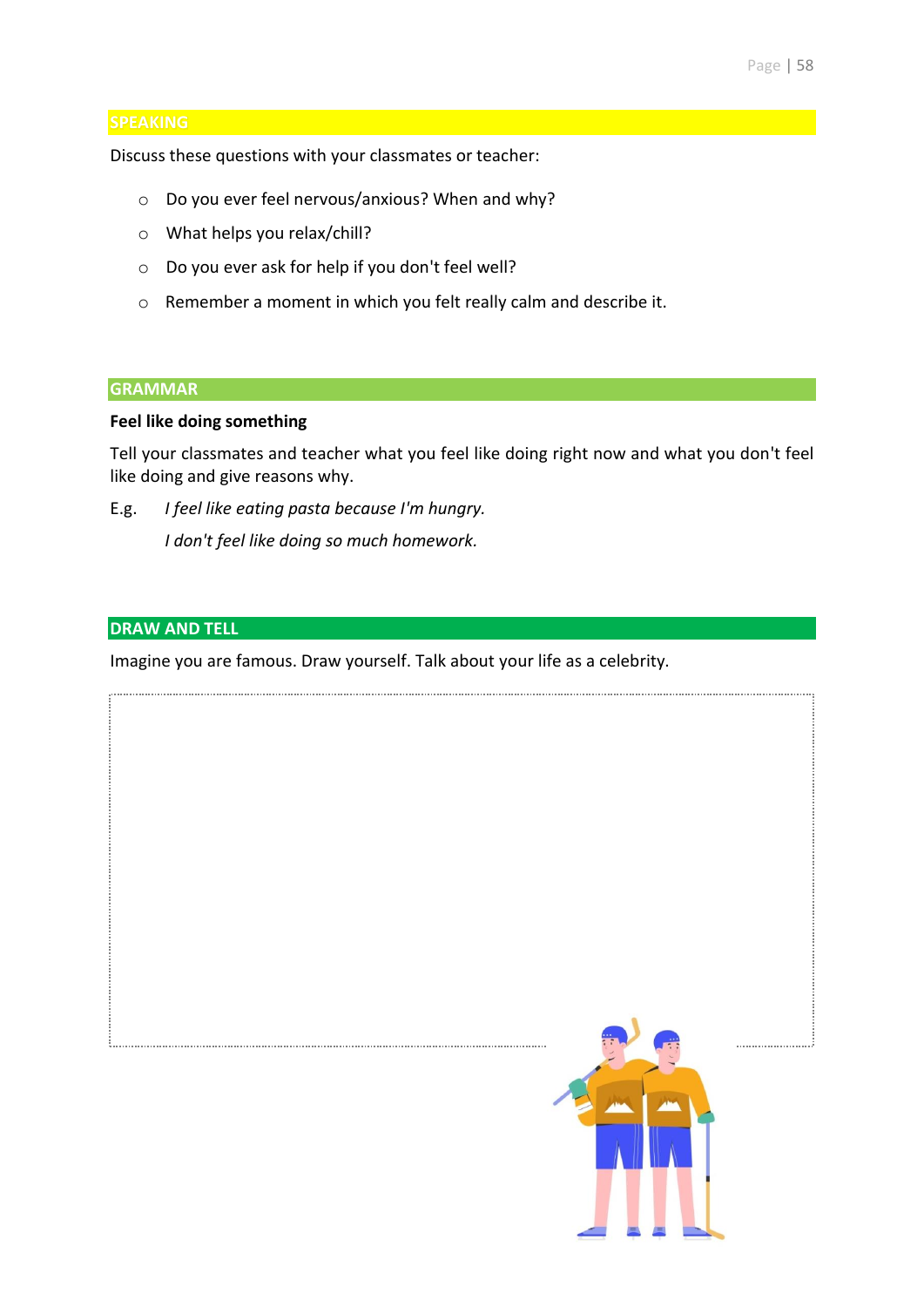#### **PRONUNCIATION**

Pronounce these words:

| Blood   | Just        | Help  | Anxious |
|---------|-------------|-------|---------|
| Through | Overwhelmed | Chill |         |

Now, listen to Shawn Mendes again and repeat the lyrics sentence by sentence trying to sound like him.

#### **GAME**

Afraid □

#### **Mime a song**

Think about a song and mime its lyrics so that your classmates can guess. Use as many gestures as you can but remember... You cannot talk or make sounds!

#### **SEARCH THE WORDS**

Search these 6 words. Tick the ones you know. The ones you don't know try to guess their meaning with your teacher or classmates.

Crawling  $\square$ 

| Help $\square$ |   |   |   |   |   |   |   |   | Feeling $\square$ |   |   |   |   | Overwhelmed $\square$ |
|----------------|---|---|---|---|---|---|---|---|-------------------|---|---|---|---|-----------------------|
| L              | C | I | Α | C | R | Α | W | L | I                 | N | C | V | N |                       |
| B              | C | 0 | F | G | Α | В | W | N | B                 | Α | Н | Н | Η |                       |
| D              | N | Α | Η | D | Α | F | S | ٧ | E                 | Α | Ρ | N | Α |                       |
| Α              | L | L | L | Ρ | F | C | E | Α | I                 | ٧ | P | Ρ | D |                       |
| R              | E | I | L | D | I | F | I | E | R                 | E | D | F | Н |                       |
| N              | D | Μ | I | N | D | D | H | Α | L                 | C | Ρ | F | H |                       |
| Α              | В | C | G | R | N | L | Н | Α | F                 | I | E | Η | N |                       |
| Н              | Α | Α | P | Α | D | I | Α | R | F                 | Α | N | D | D |                       |
| F              | Μ | ٧ | N | I | D | S | E | W | C                 | 0 | F | C | W |                       |
| M              | Α | R | S | F | D | I | Α | F | Α                 | N | Н | ٧ | Α |                       |
| Ρ              | L | E | H | W | I | F | N | S | 0                 | F | F | Α | D |                       |
| R              | Α | L | M | D | F | R | Н | W | S                 | 0 | G | D | ٧ |                       |
| I              | L | N | I | Μ | W | Г | L | L | P                 | F | N | I | H |                       |
| S              | L | 0 | ٧ | E | R | W | Η | E | L                 | Μ | E | D | D |                       |

Mind  $\square$